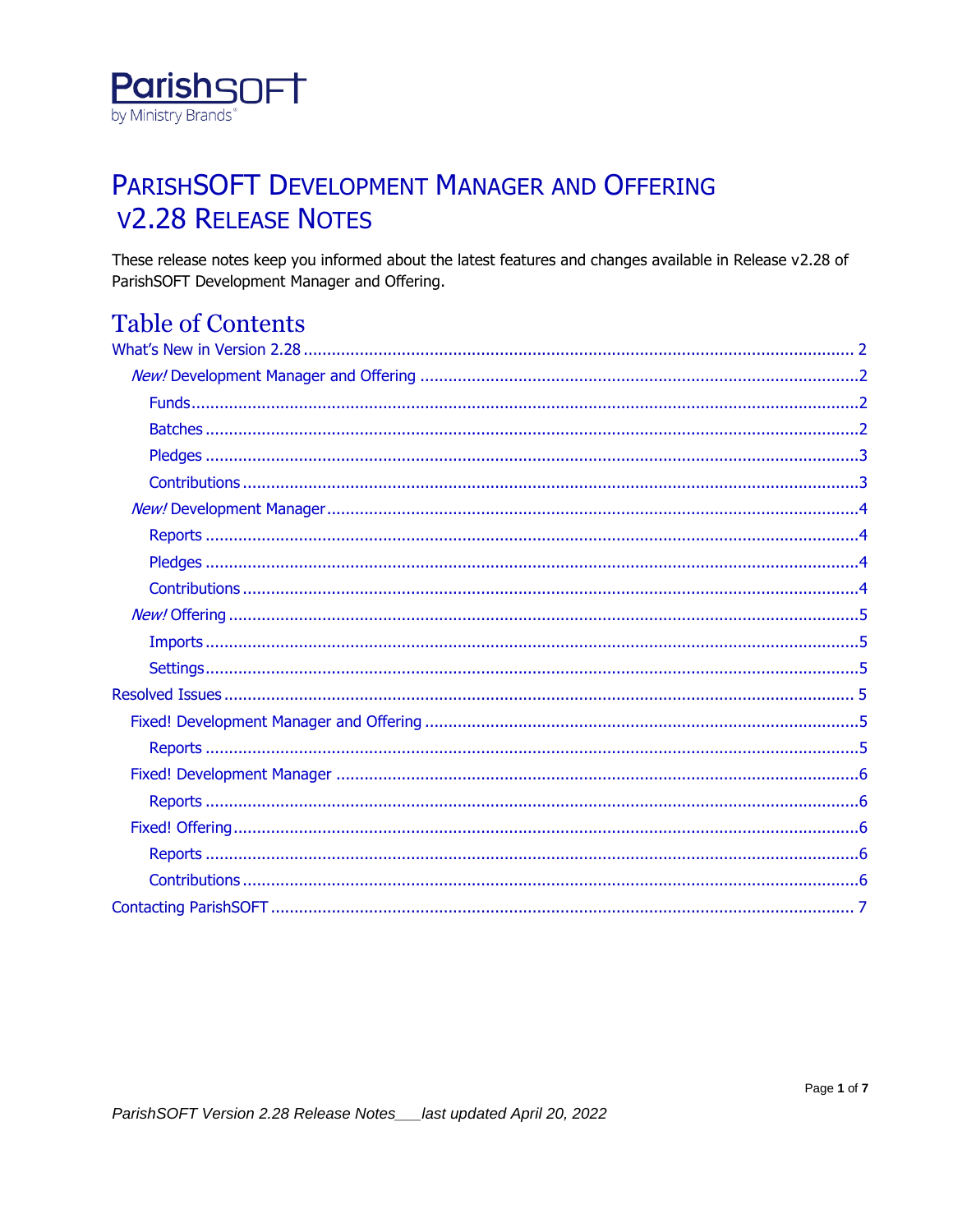<span id="page-1-0"></span>

## <span id="page-1-1"></span>*New!* Development Manager and Offering

## <span id="page-1-2"></span>Funds

#### Explanatory Text Added to Help Clarify 'Add Pledge End Date' Process

To eliminate user confusion about the Add Pledge End Date process, we added the following explanation under the date search field in the **Add End Date Pledges** window:

Only pledges that do not already have an end date will be updated.

To clarify, the **Add Pledge End Date** process adds an end date only to selected pledges that have no end date. If a pledge already has an end date, the process does not change its end date.

## <span id="page-1-3"></span>Batches

#### AutoComplete Functionality Added to the Fund Filter in Batch Details

In Batch Details, we added AutoComplete search functionality to the **Fund** filter. This functionality enables you to complete searches faster by displaying suggested matches as soon as you type characters in the fund's name into the text input field. When the desired fund is displayed, you can select it. Additionally, after you select a fund, the system now sets it as the filter's default value.

#### AutoComplete Search Functionality Added to Fund Filter on the Batches Page

On the **Batches** page, we added AutoComplete search functionality to the **Fund** dropdown filter This functionality enables you to complete searches faster by displaying suggested matches as soon as you type characters in the fund's name into the filter's text input field. When the desired fund is displayed, you can select it. Additionally, after you select a fund, the system now sets it as the filter's default value.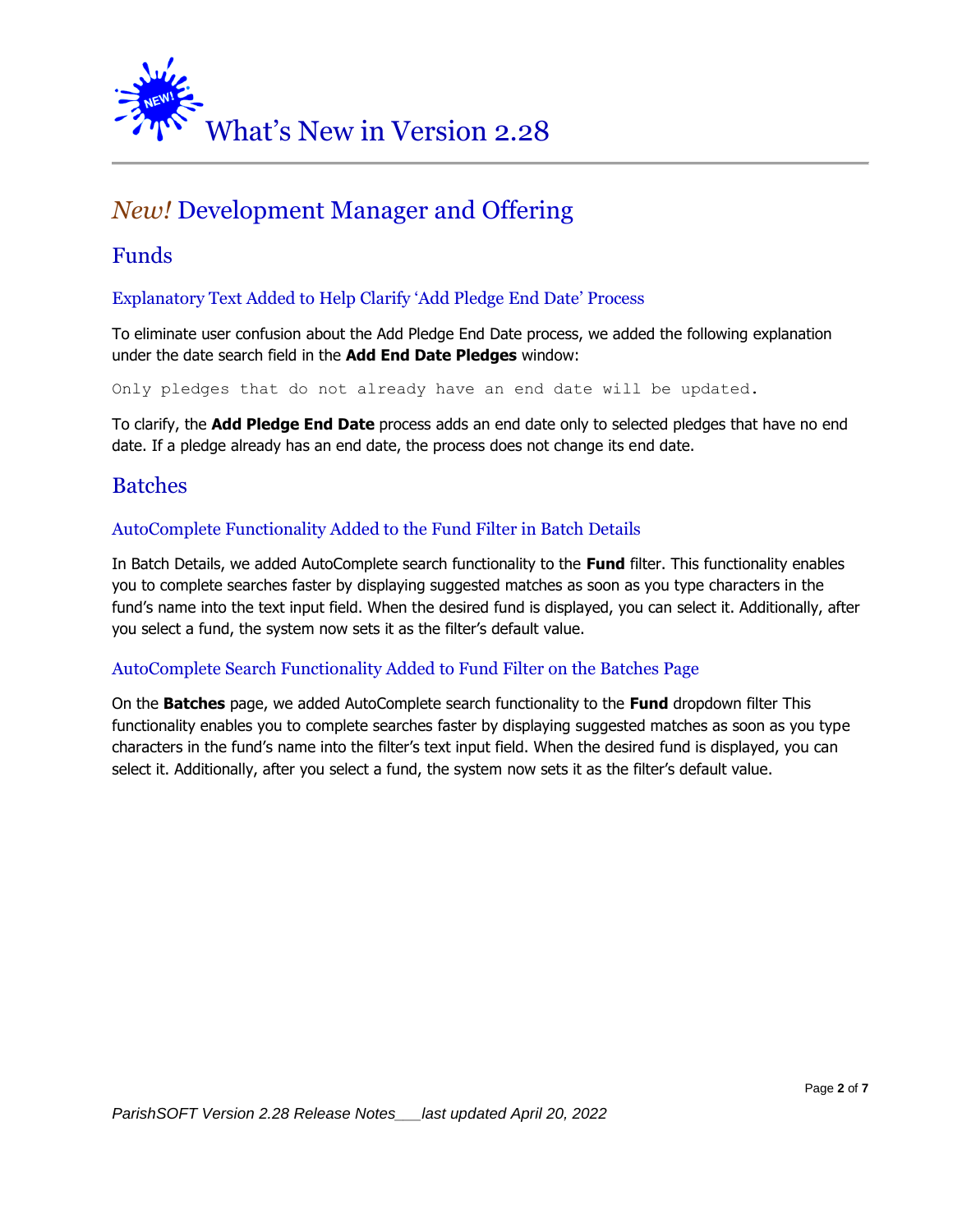## <span id="page-2-0"></span>Pledges

### Adding Sustaining Gifts Now Permitted When Require Pledge Batches Option Enabled

Previously when the **Require Pledge Batches** option (in the **Batch Management** section on the **Settings** page) was enabled, the **A**dd button on the **Pledges** page was hidden, which prevented users from being able to add a sustaining gift. We modified the option's behavior. Now, when the **Require Pledge Batches** option is enabled, the Add button is visible, so users add a sustaining gift. Note that the **Require Pledge Batches** option still works as expected. If enabled, batch-based entry is still required for pledges.

#### AutoComplete Functionality Added to Fund Search Filter

On the **Pledges** page, we added AutoComplete search functionality to the **Fund** filter. This functionality enables you to complete searches faster by displaying suggested matches as soon as you type characters in the fund's name into the filter's text input field. Additionally, after you select a fund, the system now sets it as the filter's default value.

### <span id="page-2-1"></span>**Contributions**

#### AutoComplete Functionality Added to Fund and Batch Filters

On the **Contributions** page, we added AutoComplete search functionality to the **Fund** and **Batch** filters. This functionality enables you to complete searches faster by displaying suggested matches as soon as you type characters in the filter's text input field. When the desired option is displayed, you can select it. Additionally, after you select an option, the system now sets it as the filter's default value.

#### User's Lookup Type Selection for Contribution Posting Now Set As Default Value

On the **Contribution Add** page, the system now sets the user's **Lookup Type** selection as the default. Every time the page is loaded, the default selection is displayed in the filter's text input field. If the user changes the **Lookup Type** selection, that selection becomes the filter's new default value.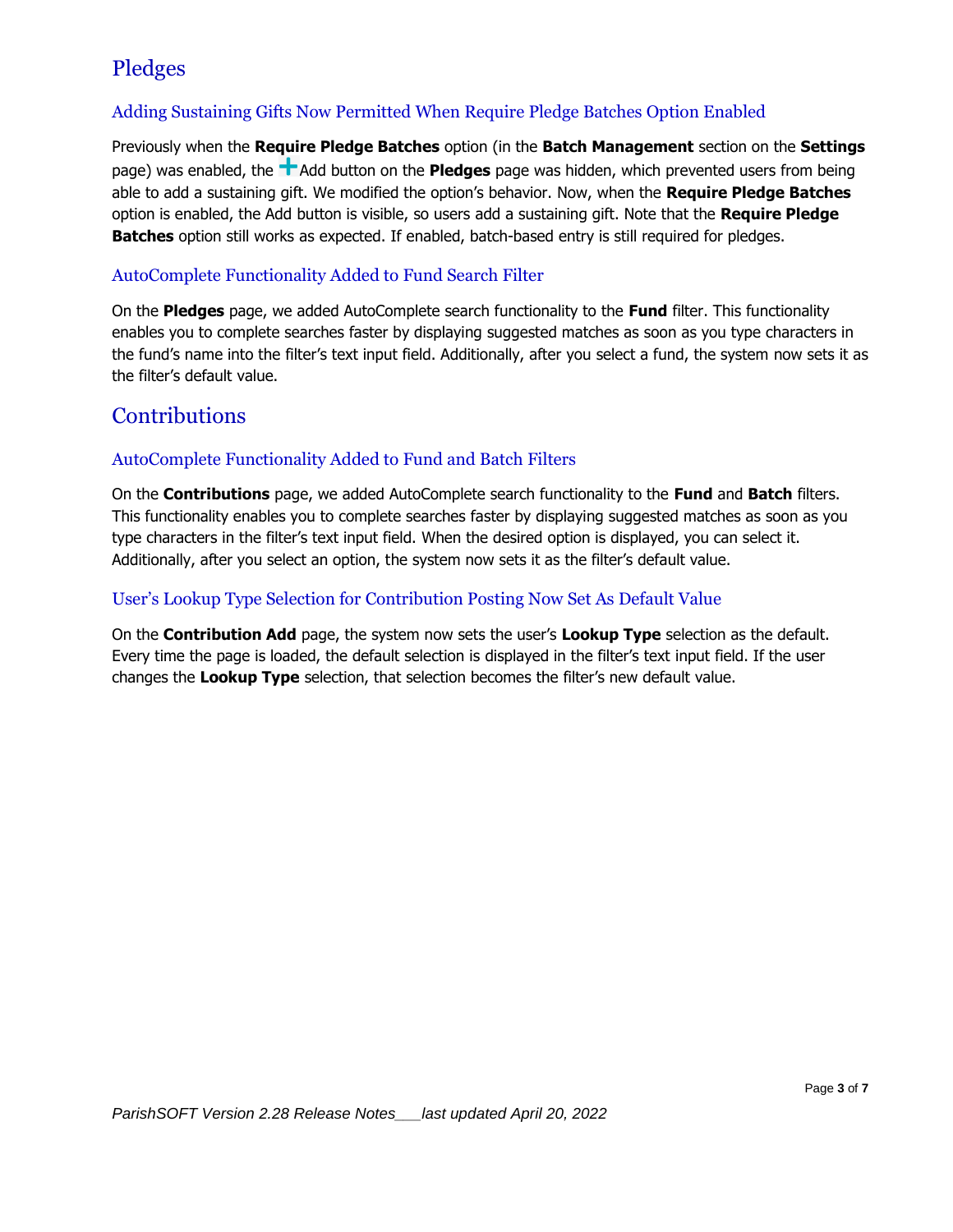## <span id="page-3-0"></span>*New!* Development Manager

## <span id="page-3-1"></span>**Reports**

### Excel Version of the Parish Roster Report Now Includes Diocesan Target Data

The Excel version of the **Parish Roster** report now retrieves target solicitation amounts from the **Diocesan Target** field in family Giving History records and displays them in the newly added **Diocesan Target** column. For your reference, the **Diocesan Target** column is the last column in the report.

### Parish Batch Summary Report Redesigned

We made the following design changes to the **Parish Batch Summary** report:

- The Organization filter in the report setup was reconfigured to allow multiple organization selections, so you can now generate reports that include information on more than one organization.
- In a multi-organization report, each organization's information is now printed on its own page.
- The **Closed ?** column was removed because it was no longer needed. The **Parish Batch Summary** report provides information about closed batches only.
- Instead of a batch grand total, the report now breaks out contribution totals for each batch. These totals are calculated by adding the amounts of contributions posted to each fund included in a batch.

## <span id="page-3-2"></span>Pledges

### AutoComplete Functionality Added to Fund and OBO Search Filters

On the **Pledges** page, we added AutoComplete functionality to the **Fund** and **OBO** dropdown filters. This functionality enables you to complete searches faster by displaying suggested matches as soon as you type characters in the filter's text input field. When the desired option is displayed, you can select it. Additionally, after you select an option, the system now sets it as the filter's default value.

## <span id="page-3-3"></span>**Contributions**

### AutoComplete Functionality Added to Fund, OBO, and Batch Filters

On the **Contributions** page, we added AutoComplete search functionality to the **Fund, OBO,** and **Batch** dropdown filters. This functionality enables you to complete searches faster by displaying suggested matches as soon as you type characters in the filter's text input field. When the desired option is displayed, you can select it. Additionally, after you select an option, the system now sets it as the filter's default value.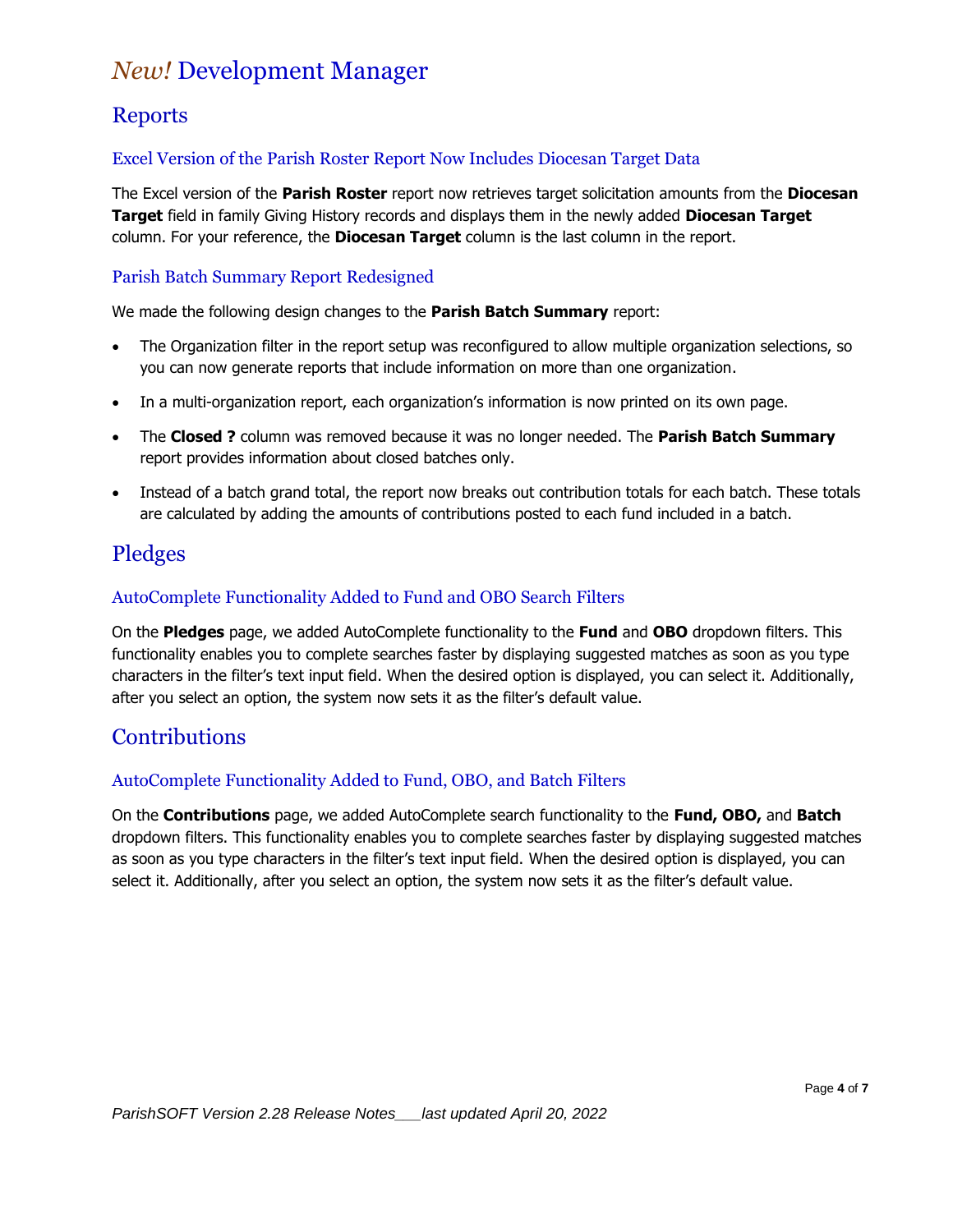## <span id="page-4-0"></span>*New!* Offering

## <span id="page-4-1"></span>Imports

### Organization Links for Accounting Integration Now Fully Implemented

Previously, the organization links between ParishSOFT Accounting and Offering were not completely implemented. As a result, users with access to multiple organizations that had the Accounting integration enabled could only view and modify Accounting fields in Offering for their Primary Assignment organization.

In this release, organization links for the Accounting integration are now fully implemented. Users with the appropriate permissions can now view and modify Accounting fields in Offering for all assignments that are successfully authenticated with ParishSOFT Accounting.

### <span id="page-4-2"></span>**Settings**

#### Diocesan ID Can Now Be Used to Match Contributions in Import File to Donors

On the **Settings** > **Administration** tab, we added a new option labeled **Diocesan ID** to the **Primary Family or Member Identifier for Imports** group. This option lets users designate the **Diocesan ID** as their preferred method for associating contributions in generic import files with donors in their database.

## <span id="page-4-3"></span>Resolved Issues

## <span id="page-4-4"></span>Fixed! Development Manager and Offering

## <span id="page-4-5"></span>Reports

#### Fixed: Calculation Errors and Missing Information in the Pledges Past Due Report

Users reported experiencing these issues with the **Pledges Past Due** report:

- Occasionally, the report included current pledges and pledges the were not past due.
- The amount shown in the **Shortfall Amount** field was sometimes greater than the actual pledge amount.
- Sustaining gifts were sometimes missing from the report.

These issues were resolved.

#### Fixed: Names of Removed Families Appearing in Non-Giver Letter Report

Previously, names of families and members that were removed from the organization's Family Directory records appeared in the **Non-Giver Letter** report. We corrected this issue.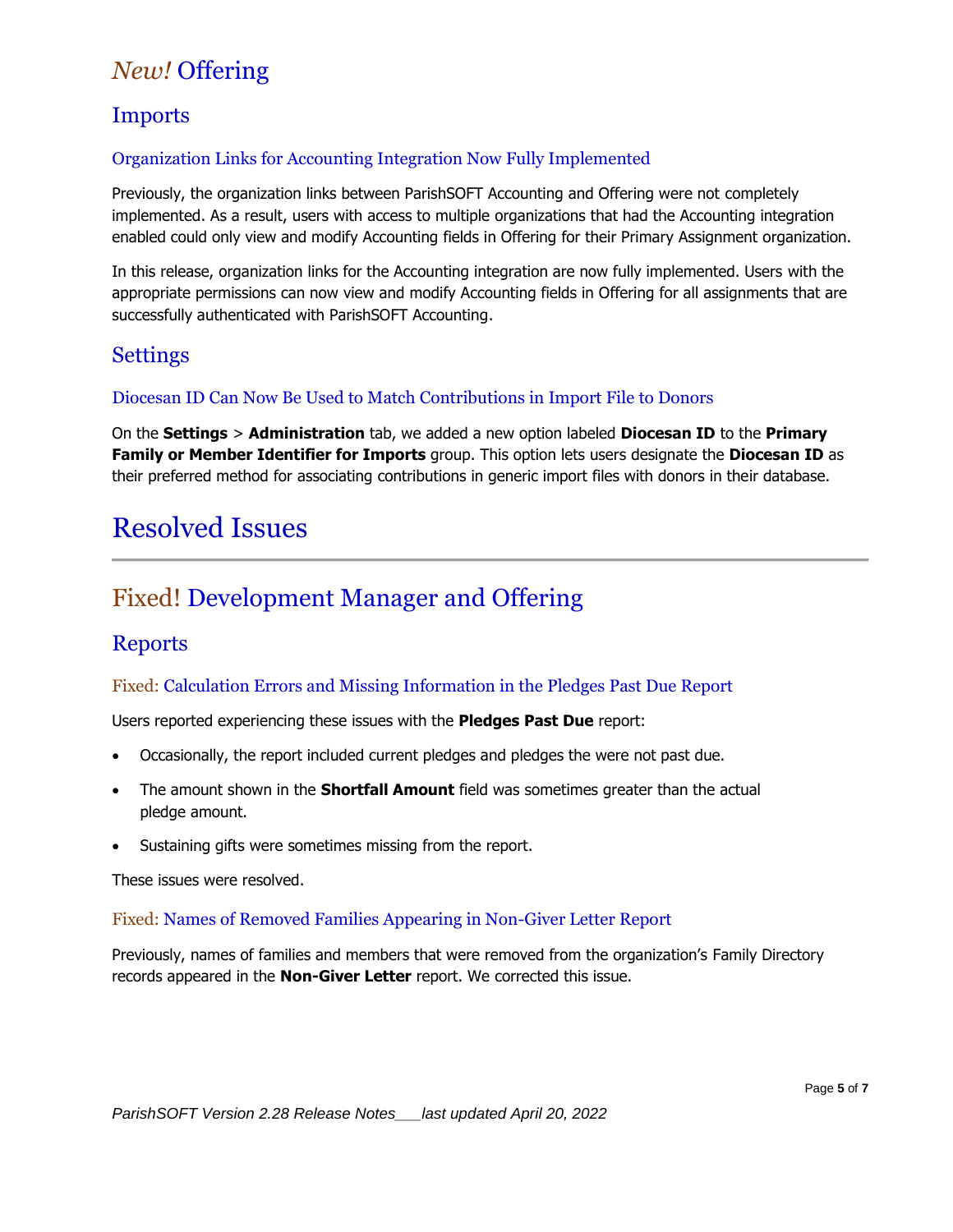## <span id="page-5-0"></span>Fixed! Development Manager

## <span id="page-5-1"></span>**Reports**

### Fixed: AutoComplete Fund Filter Not Working for Parish Reports

Previously for Parish reports, the AutoComplete **Fund** filter displayed no suggested matches to users as they typed characters into the filter's text input field. We fixed this issue. The filter now provides AutoComplete suggestions.

#### Fixed: AutoComplete Filter Controls Not Working for Some Diocesan Reports

Previously, the following AutoComplete filters displayed no suggested matches as users typed characters into the text input field:

- **Fund** filter (**Appeal Progress** report)
- **Fund** filter (**Pledge Adjustment** report)
- **Fund** and **Month** filters (**Revenue Projection** report)

We fixed these issues. The filters now provide AutoComplete suggestions.

## <span id="page-5-2"></span>Fixed! Offering

## <span id="page-5-3"></span>Reports

#### Fixed: AutoComplete Fund Filter Not Working for Pledge Reports

Previously for Pledge reports, the AutoComplete **Fund** filter displayed no suggested matches to users as they typed characters into the filter's text input field. We fixed this issue. The filter now provides AutoComplete suggestions.

## <span id="page-5-4"></span>**Contributions**

#### Fixed: Error Experienced When Trying to Save Some Correction Batches

We fixed the issue that caused users to experience an error when trying to save a correction batch containing contributions that came in to Offering through the ParishSOFT Giving integration.